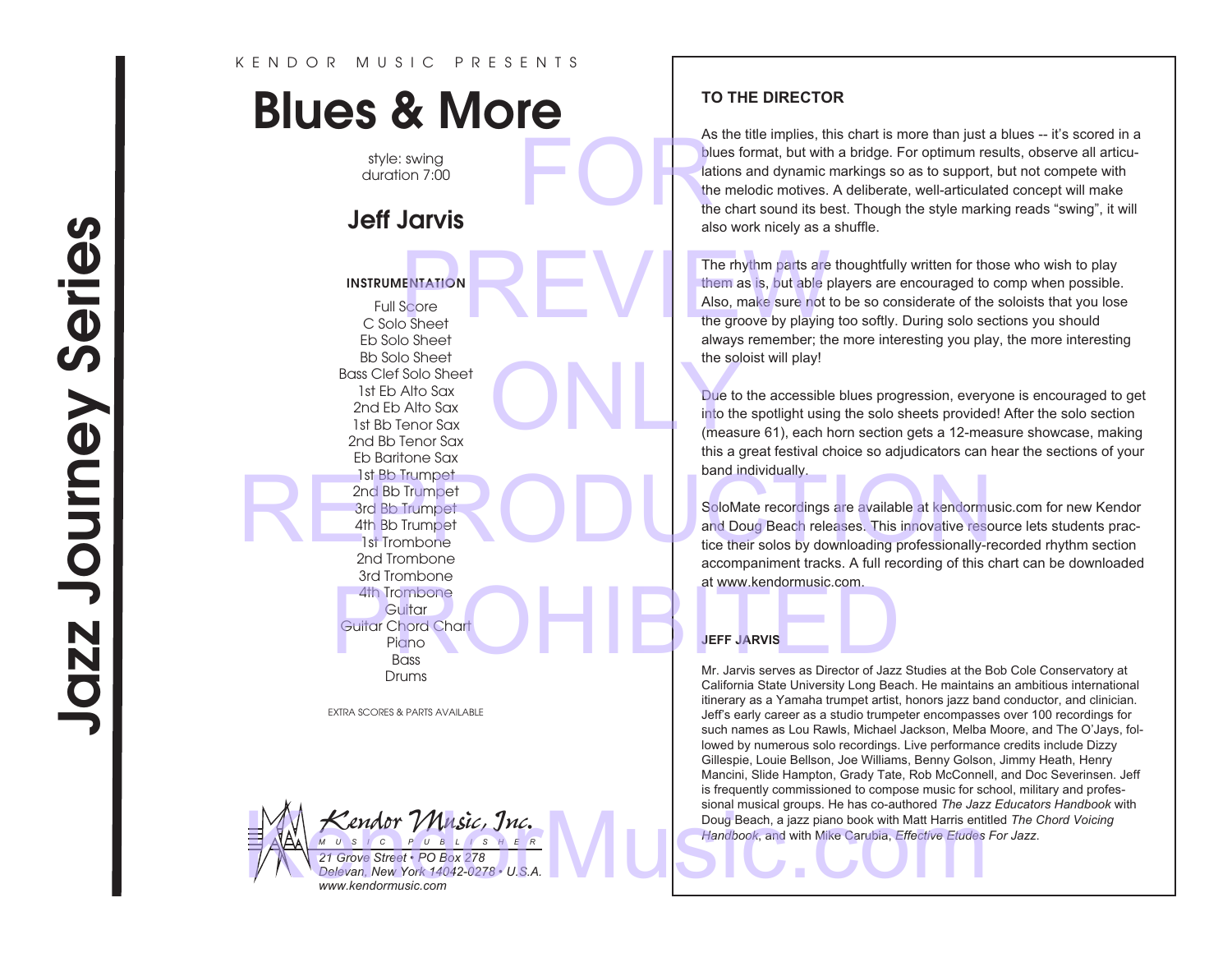#### duration 7:00

# KENDOR PRESENTS**Blues & More**

**Jeff Jarvis**

#### **FULL SCORE**



SOLE SELLING AGENT: KENDOR MUSIC, INC., DELEVAN NY 14042 U.S.A.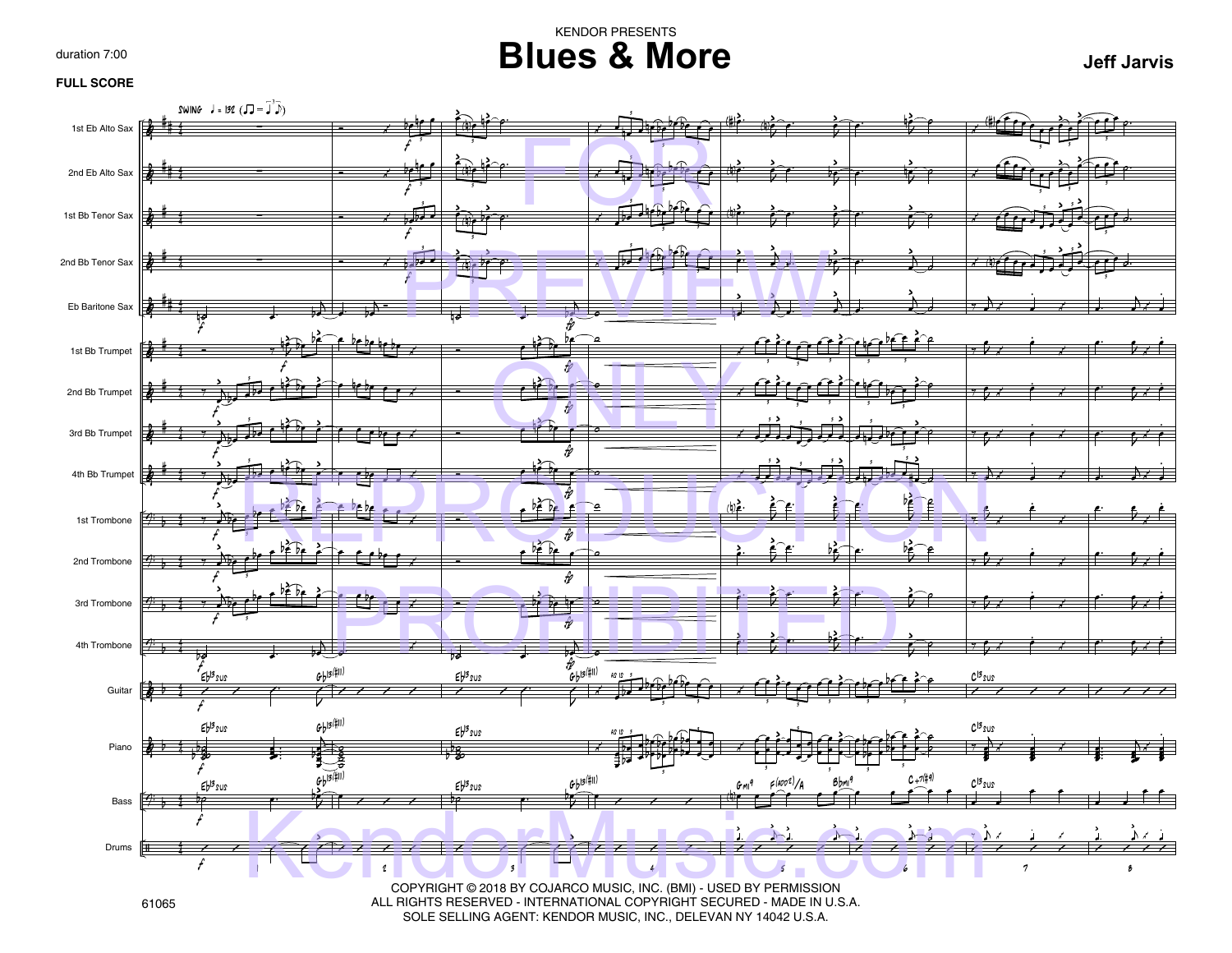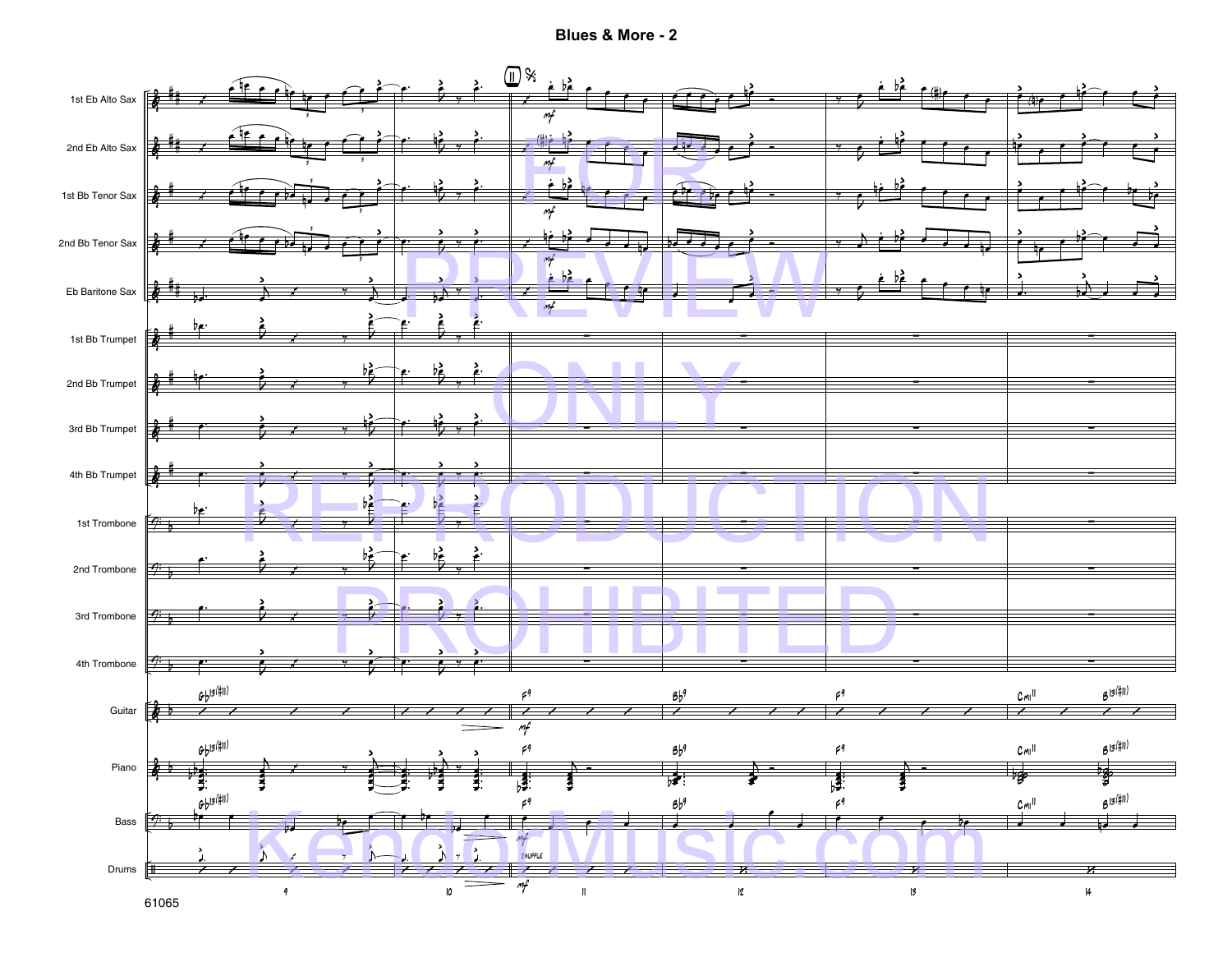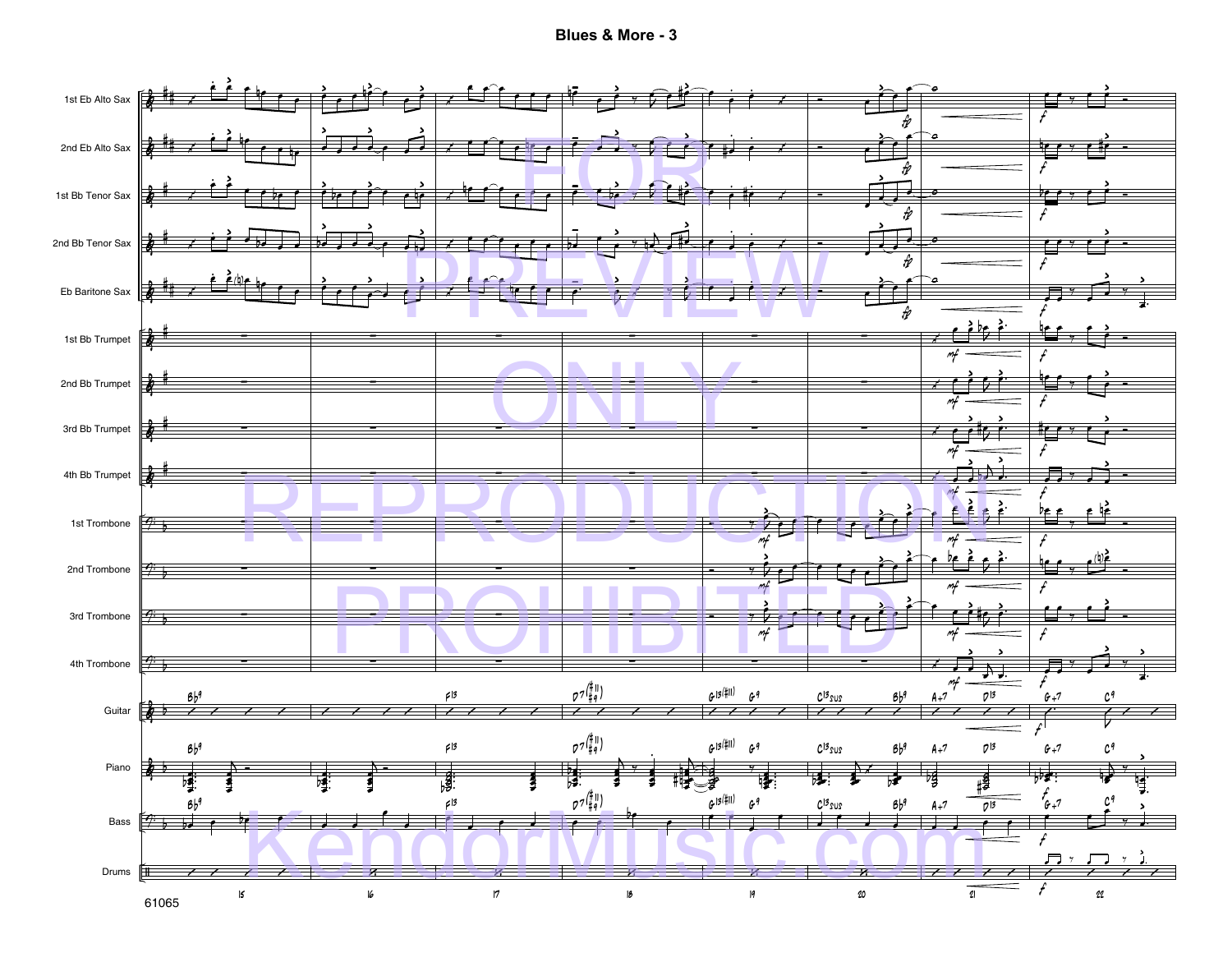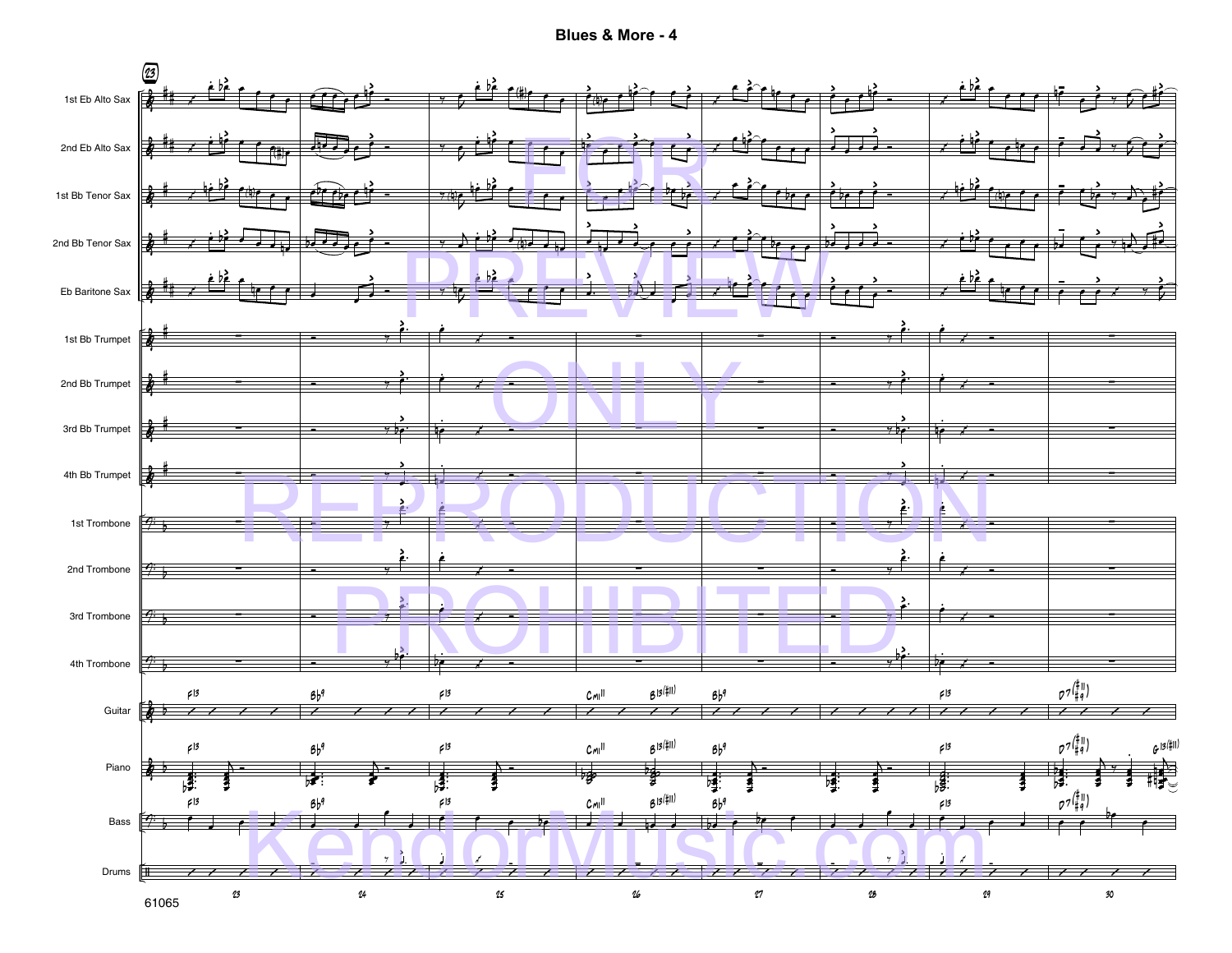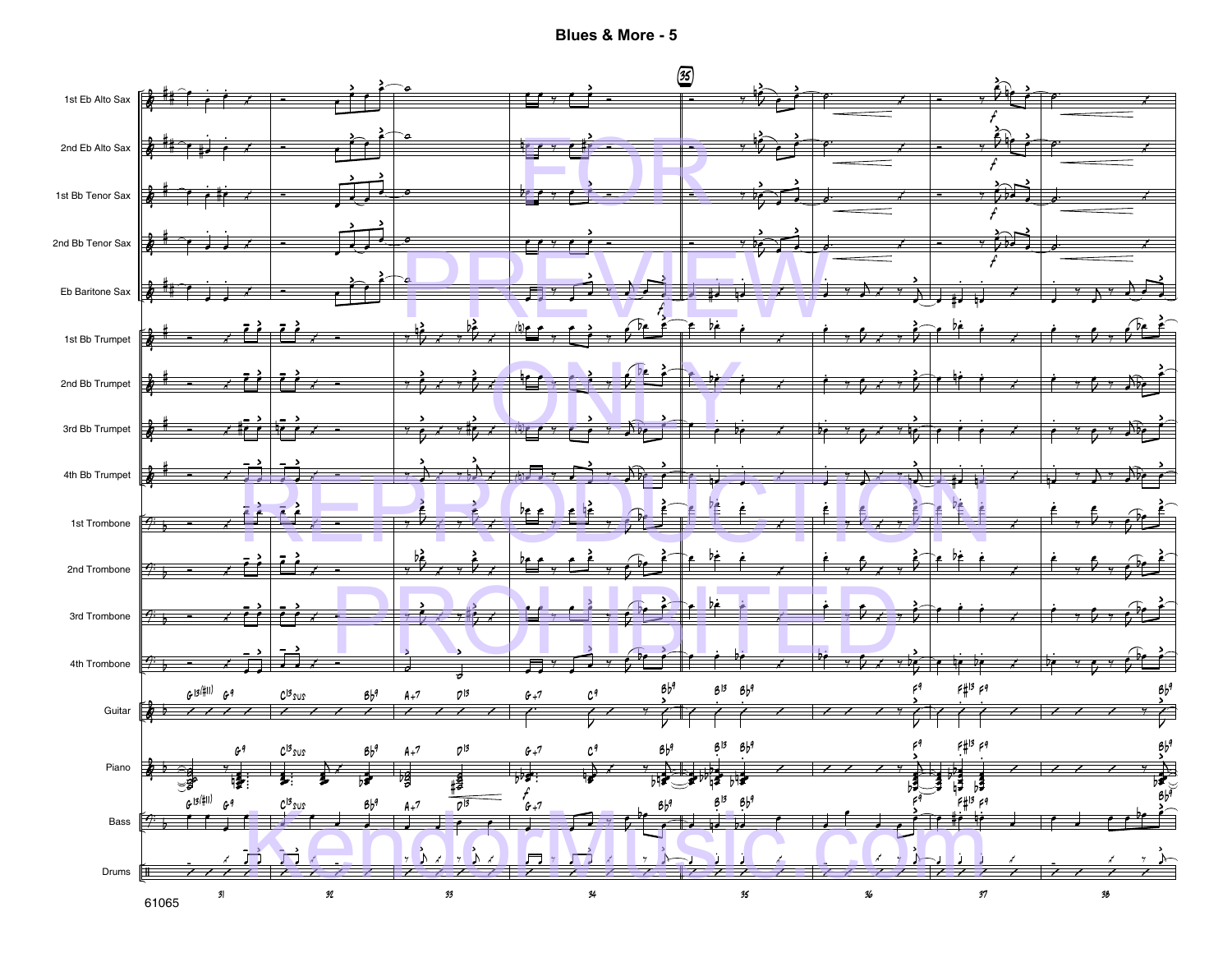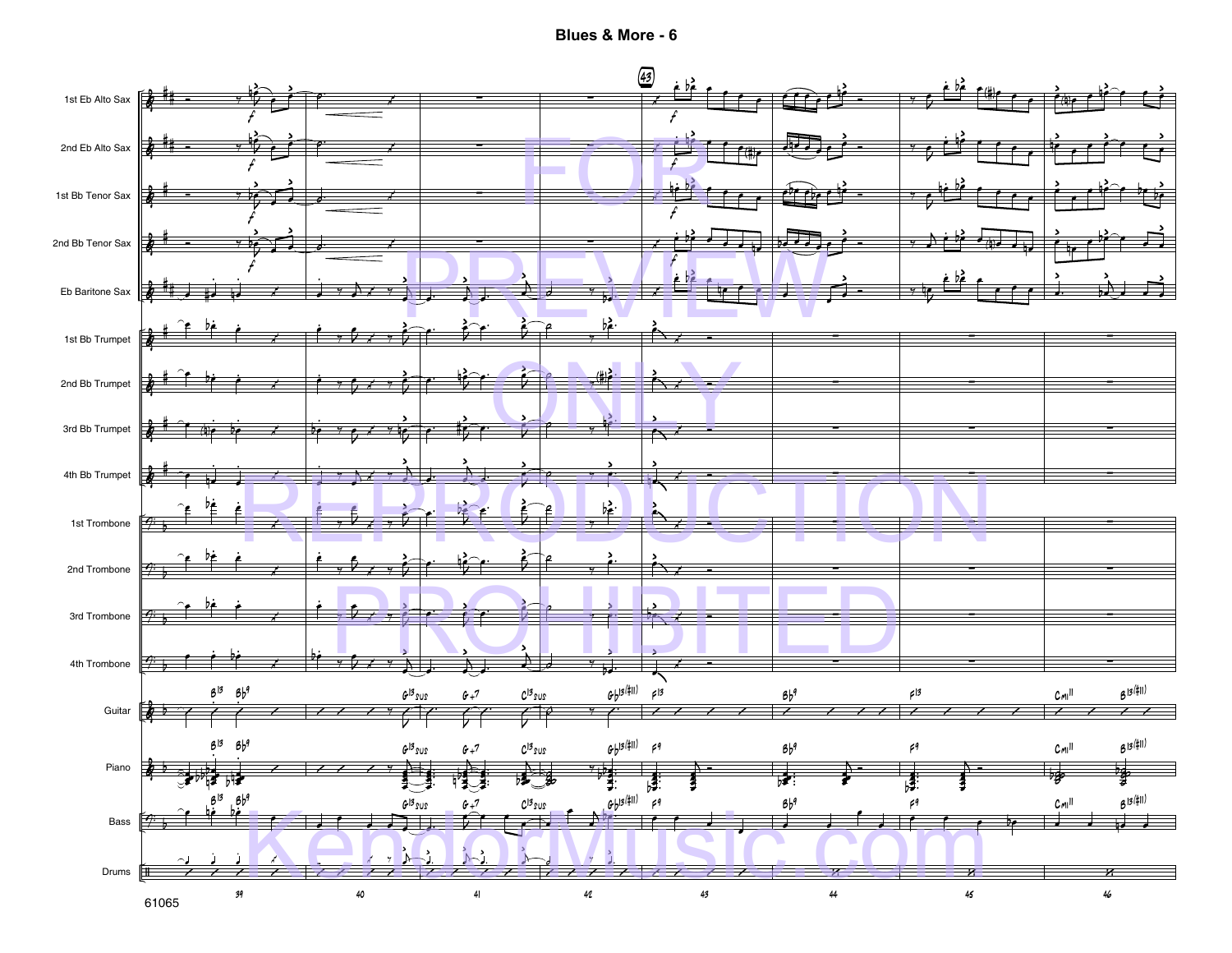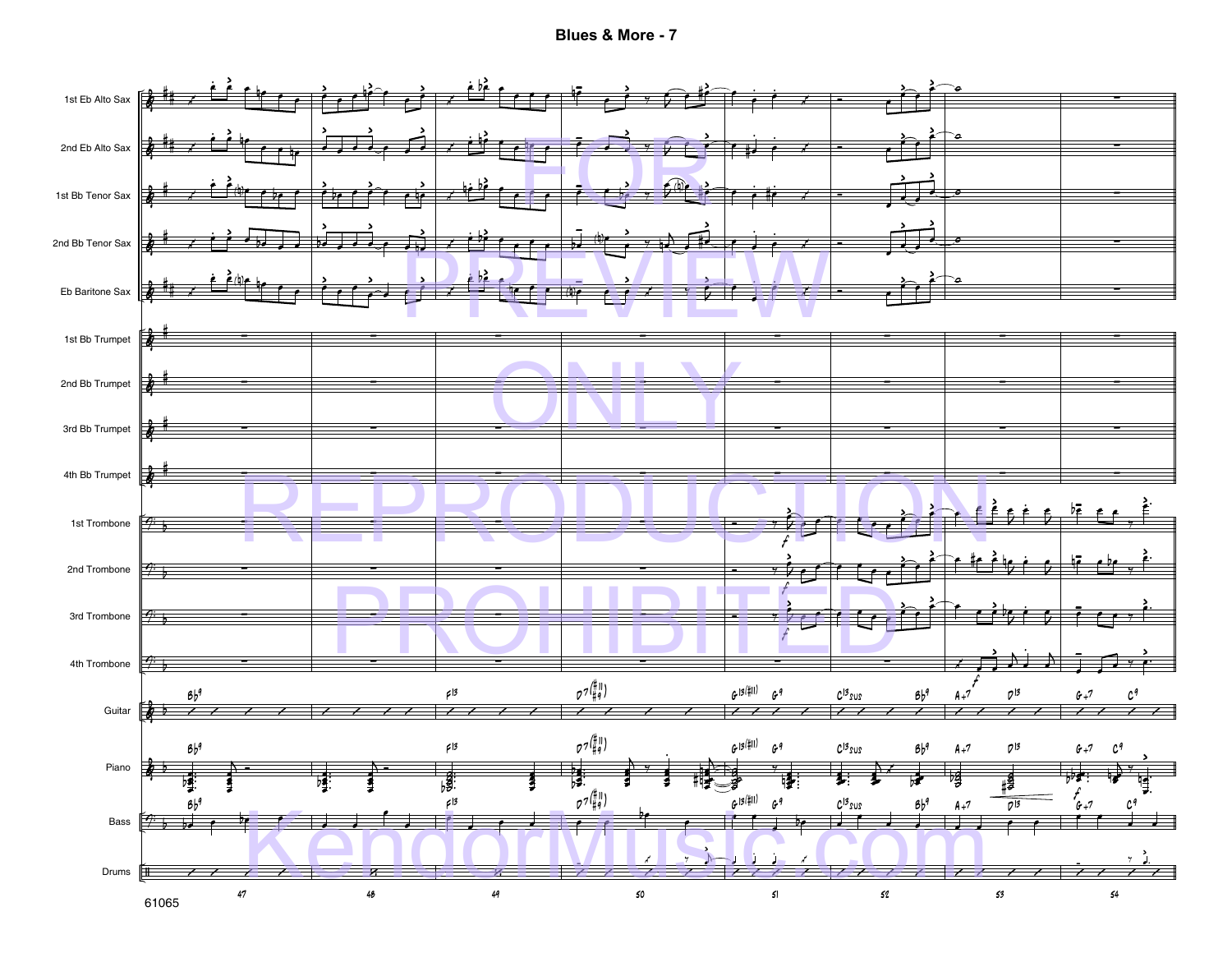**Blues & More - 8**

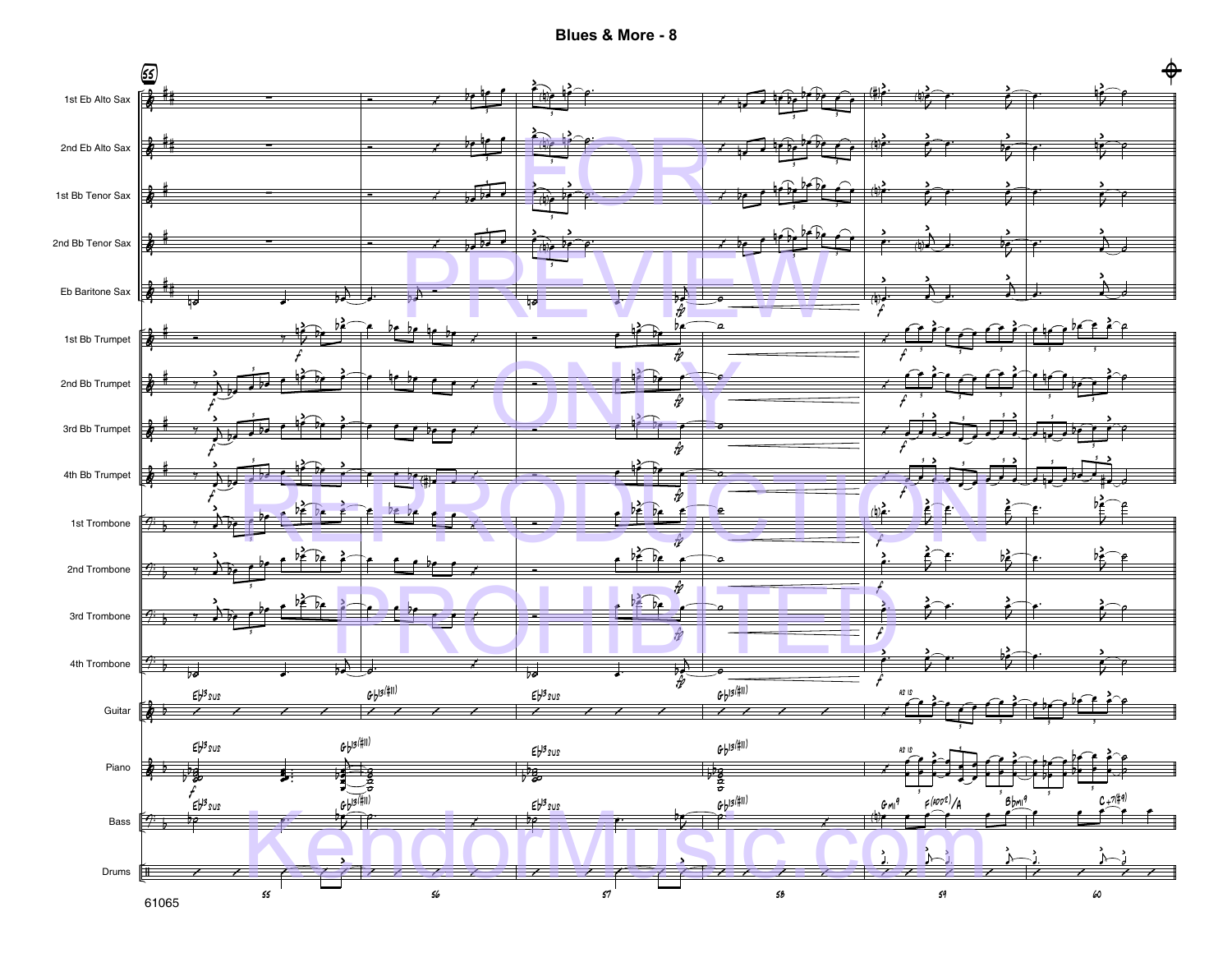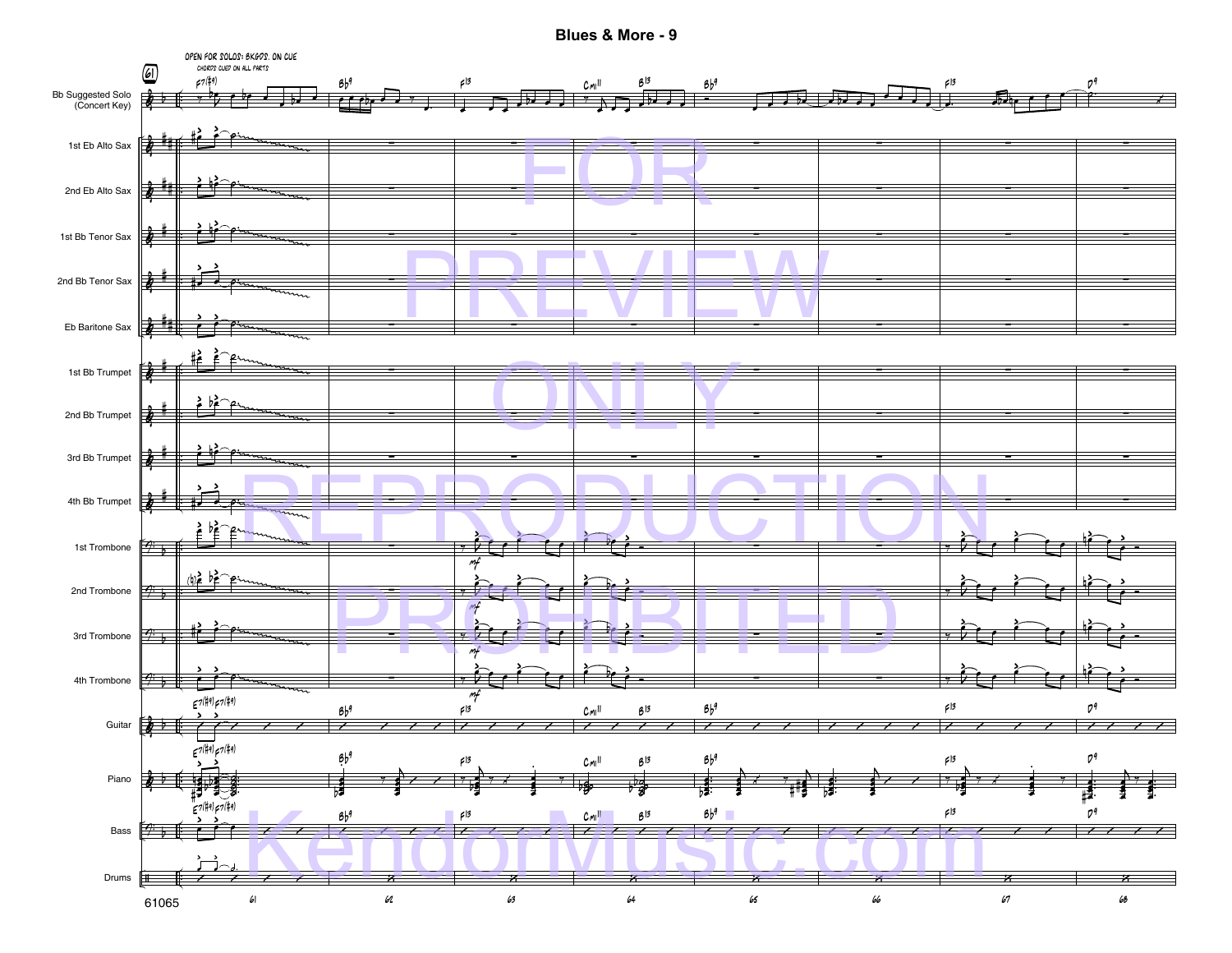![](_page_10_Figure_1.jpeg)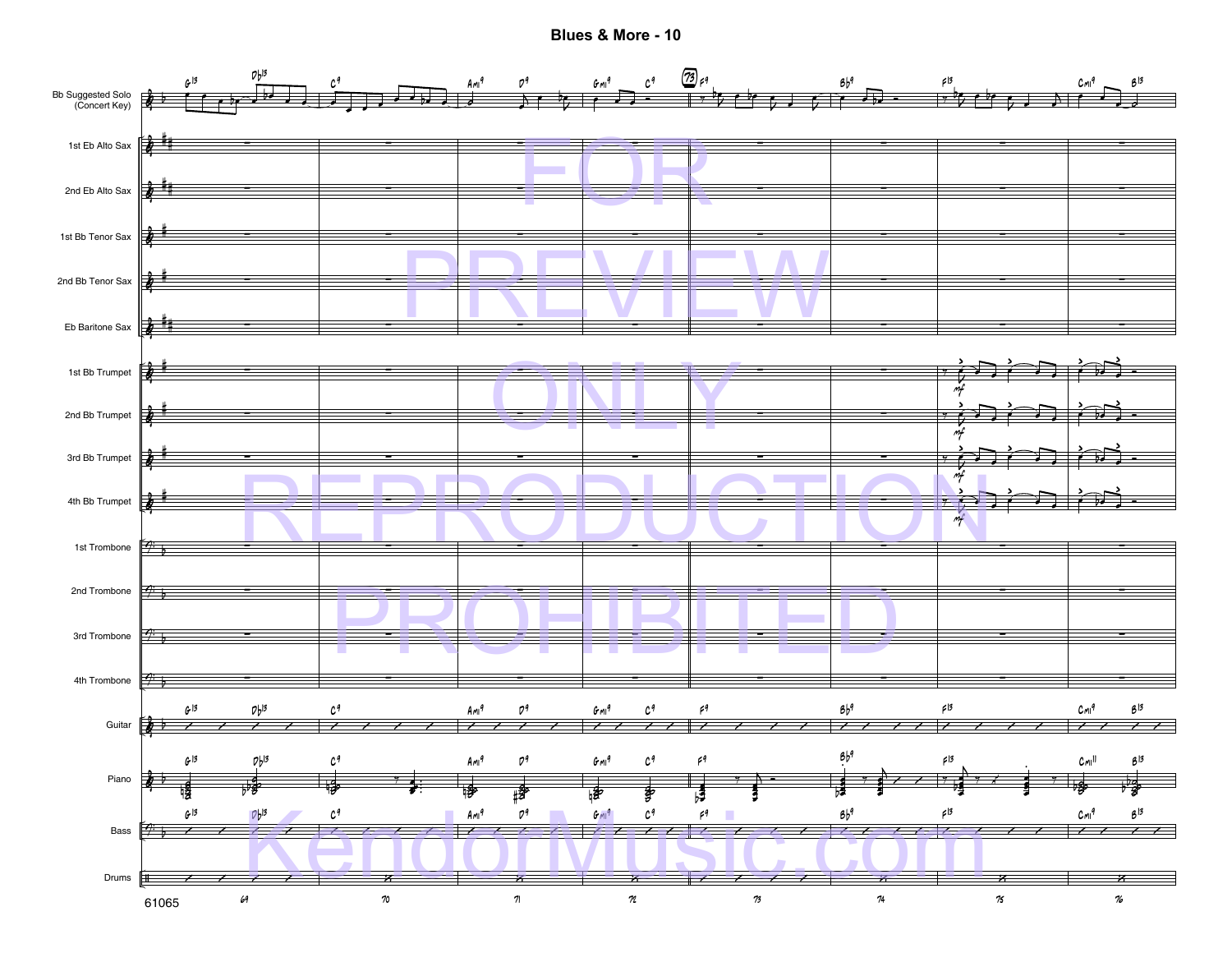![](_page_11_Figure_1.jpeg)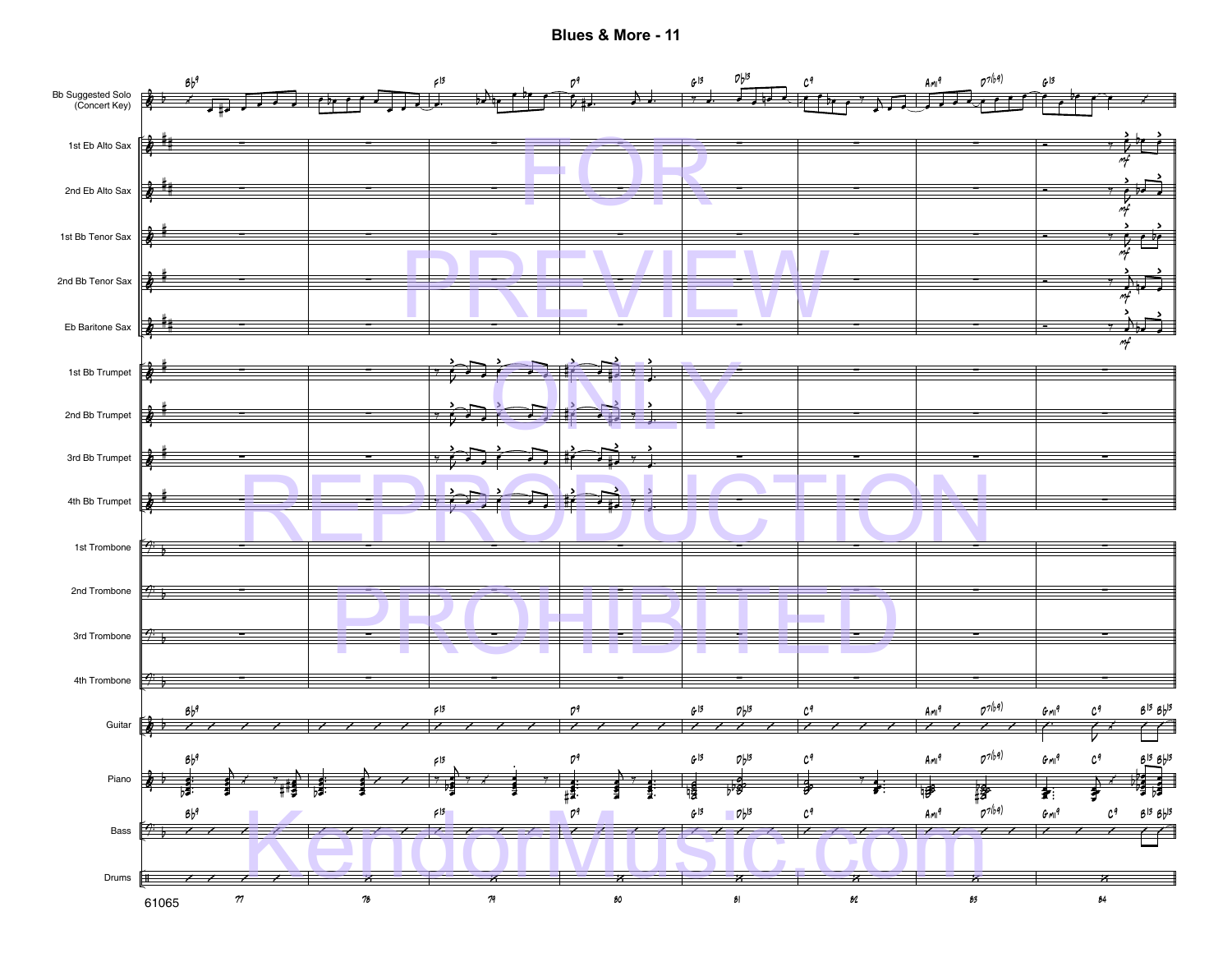**Blues & More - 12**

![](_page_12_Figure_1.jpeg)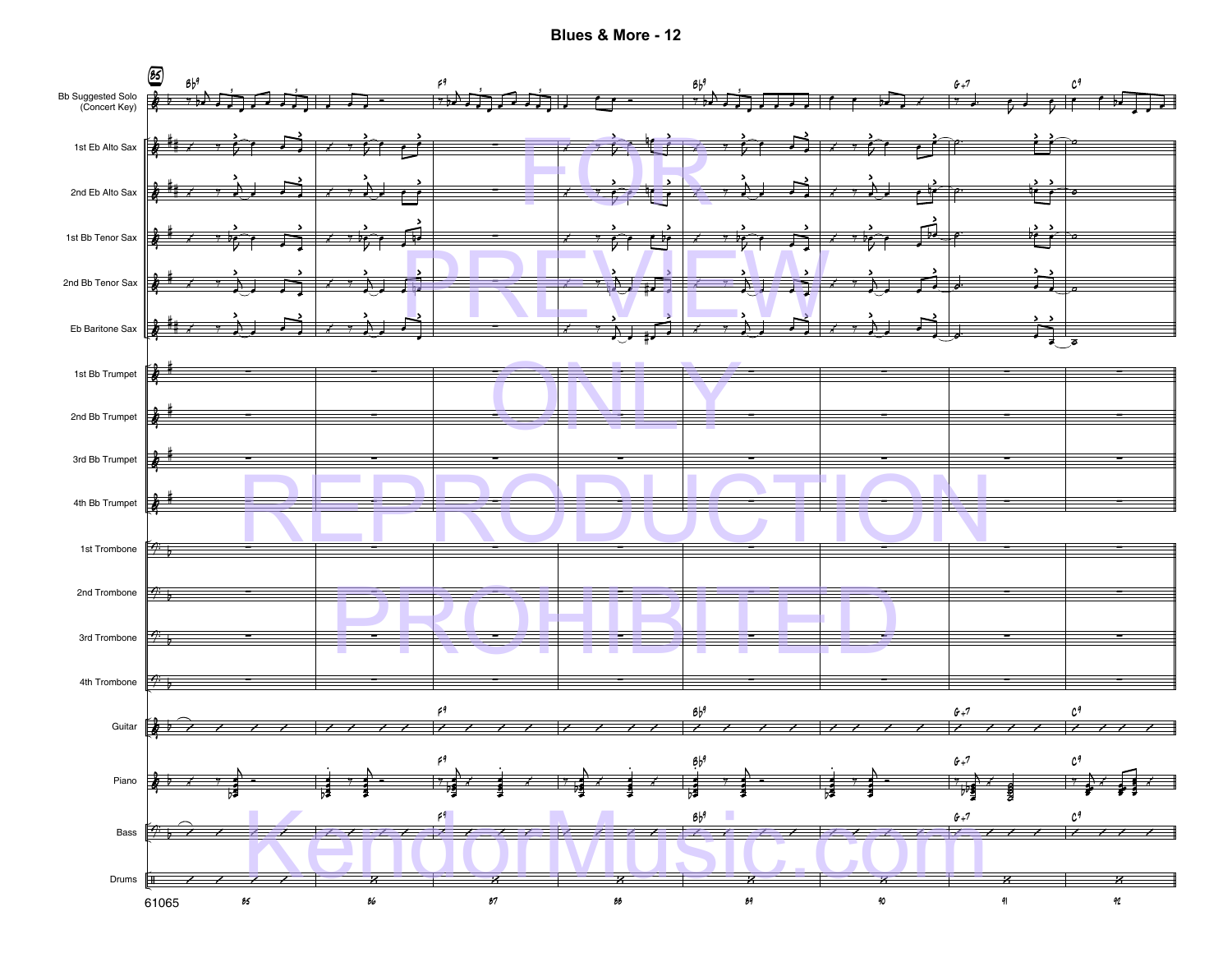Blues & More - 13

![](_page_13_Figure_1.jpeg)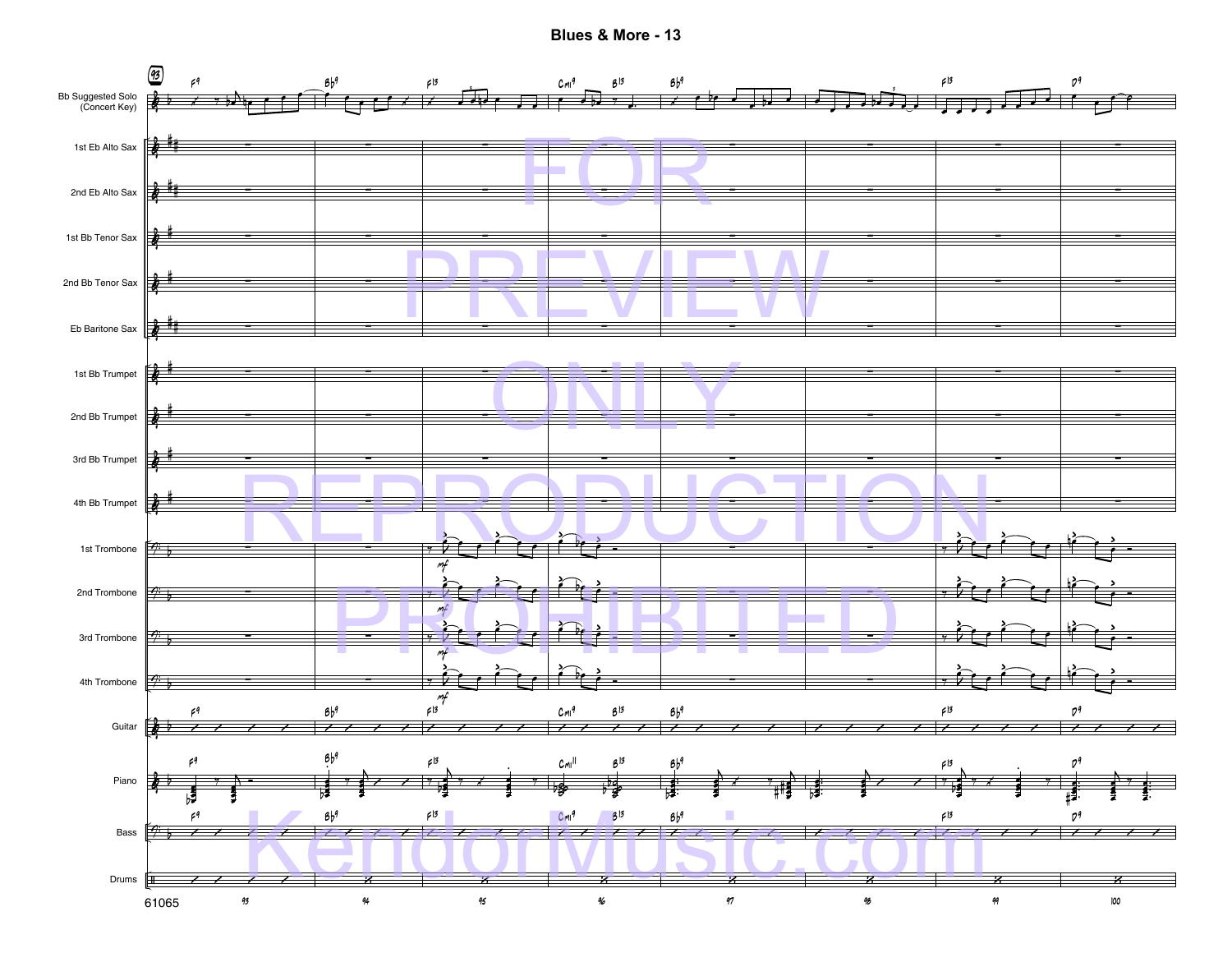![](_page_14_Figure_1.jpeg)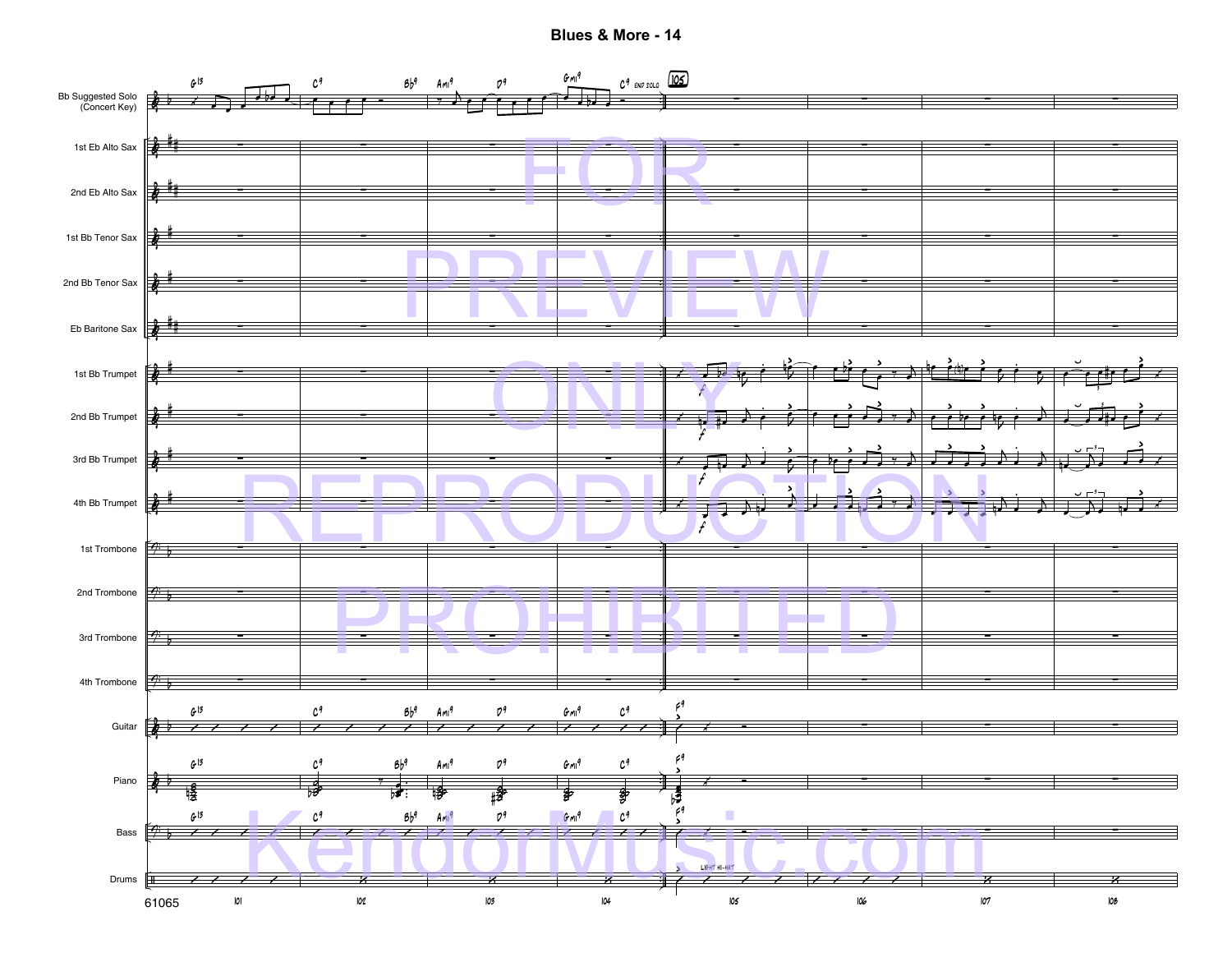![](_page_15_Figure_1.jpeg)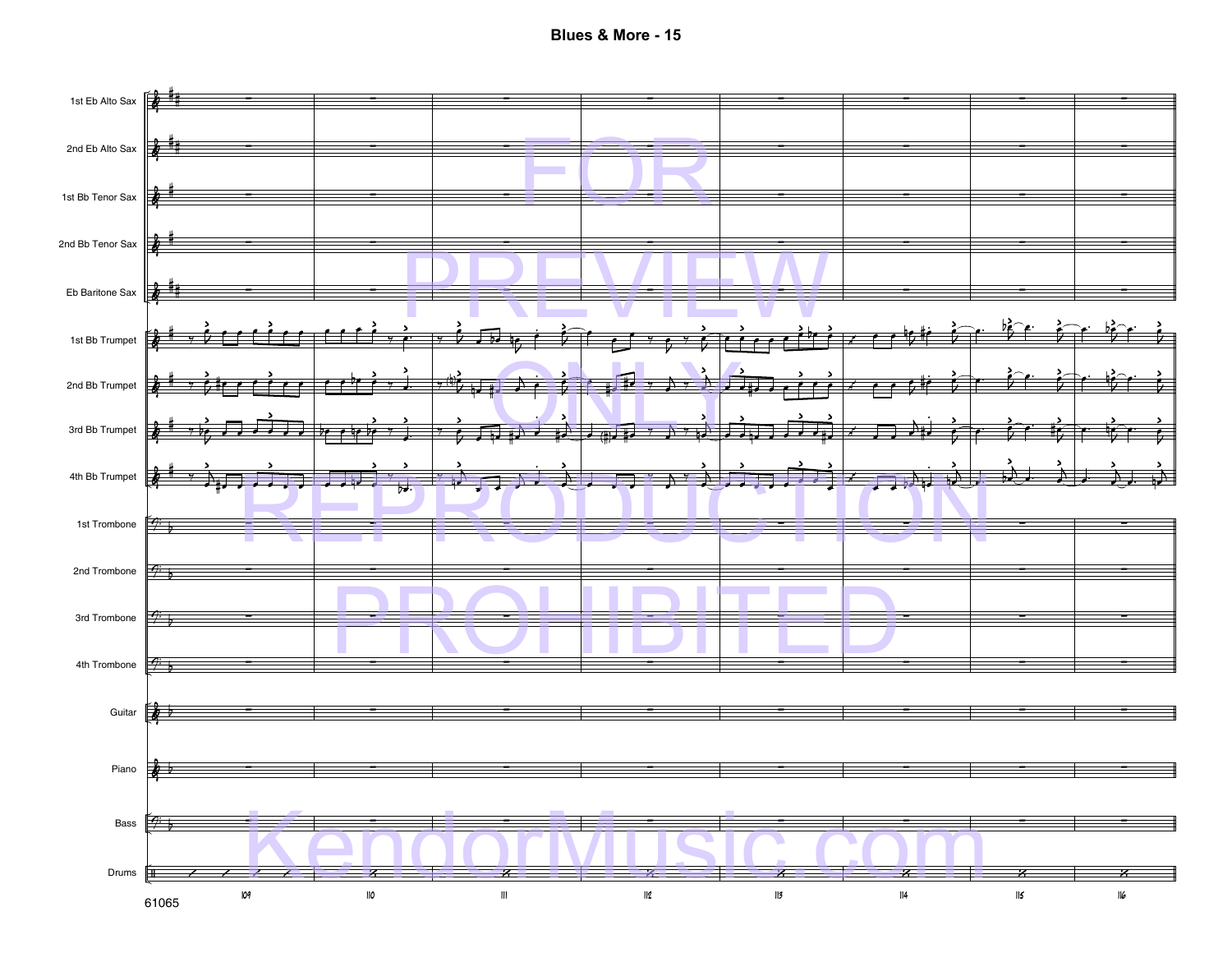![](_page_16_Figure_1.jpeg)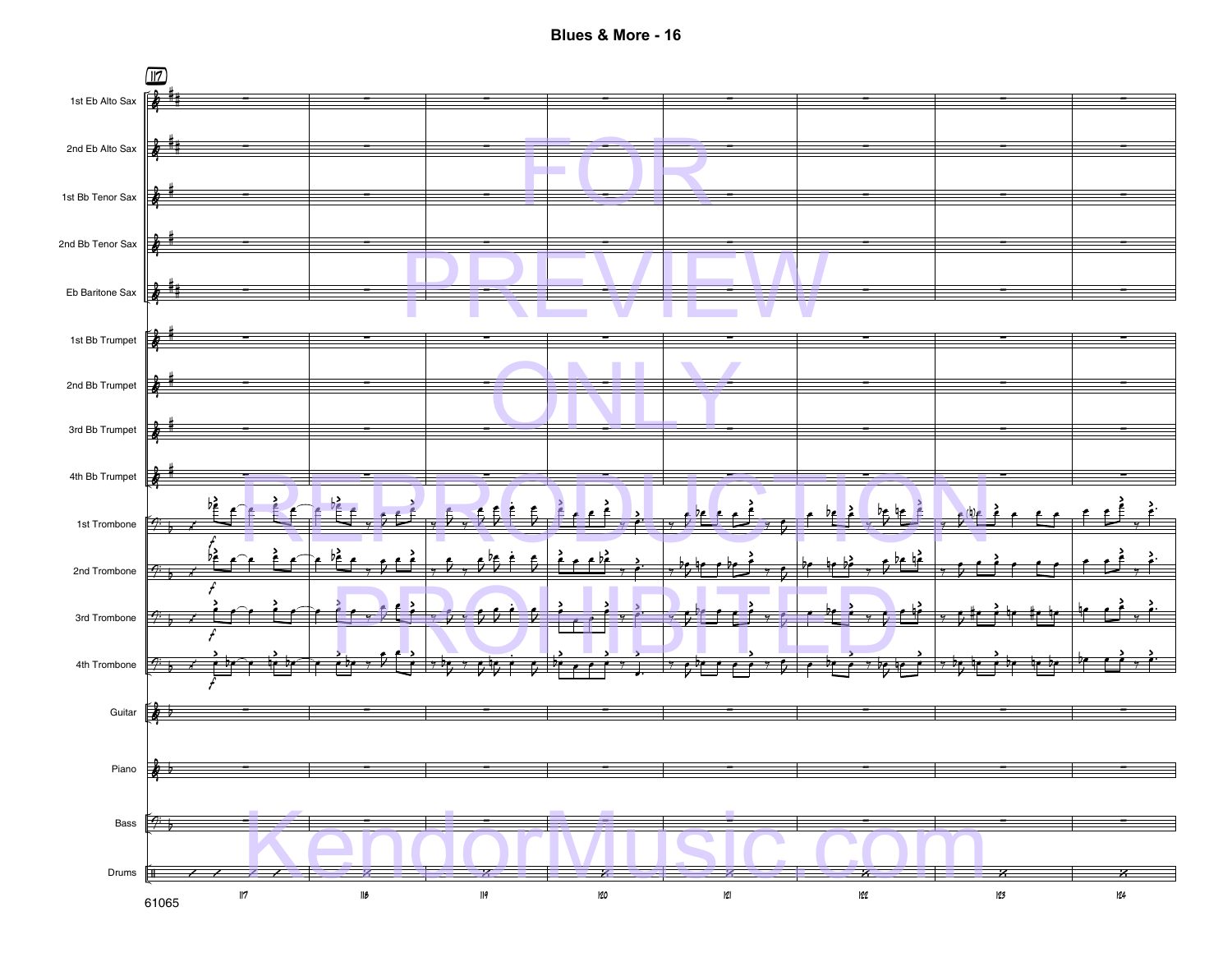![](_page_17_Figure_1.jpeg)